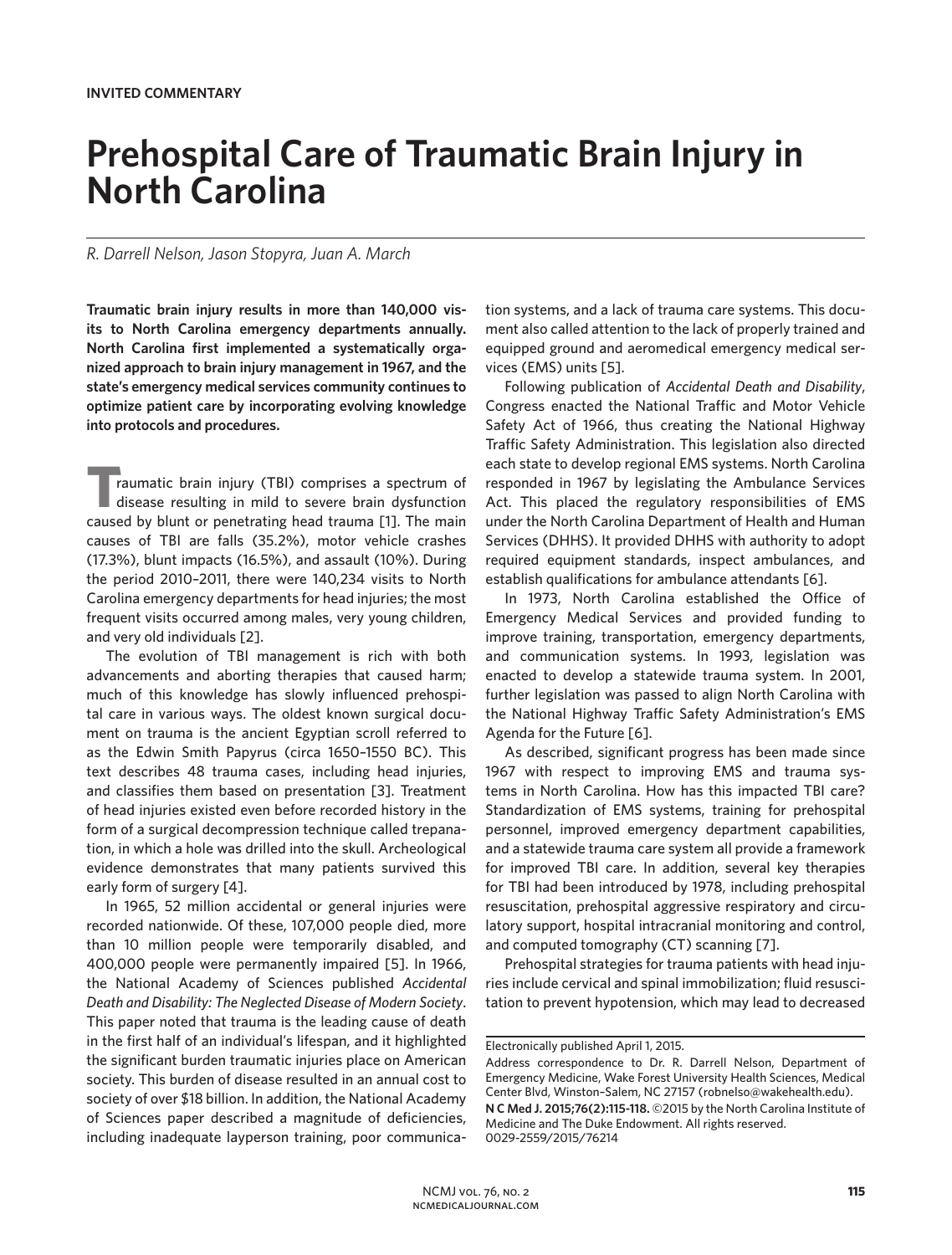cerebral perfusion pressure; and aggressive oxygenation and ventilation. Unfortunately, hyperventilation—which was advocated as a strategy to decrease intracranial pressure following herniation—became used more generally when herniation was not present. Hyperventilation and hyperoxygenation can cause increased secondary brain injury via decreased cerebral perfusion pressure and apoptosis from free radical formation. This well-known phenomenon has been observed in both adult and pediatric patients in cardiopulmonary resuscitation research over the past few decades [8, 9].

In 1995, the Brain Trauma Foundation and the American Association of Neurological Surgeons jointly published a set of guidelines for the treatment of TBI. The guidelines promote aggressive resuscitation, rapid transport to a trauma center, CT scanning, prompt hematoma surgery, and intracranial pressure monitoring and control [7]. Unfortunately, recent work has demonstrated poor compliance with evidence-based guidelines for TBI. In 2014, a study of Level 1 trauma centers found an overall compliance rate with the guidelines of 73%, with wide variation among the 11 trauma centers [10].

Historically, this variation can also be seen in the EMS system in North Carolina. Since the introduction of paramedical personnel for field treatment, numerous authorities with different agendas have provided education to prehospital personnel over different periods. There is also considerable variability in the leadership of local EMS systems. North Carolina general statutes require that a physician medical director provide oversight of the entire EMS system, but many physicians are not trained in emergency medicine or in the care of TBI patients. In the past, each EMS agency was also responsible for the formation of treatment protocols and procedures. The protocols were locally specific, not standardized, and may not have included a protocol on TBI.

Unfortunately, many of the practices carried out in the field in the 1970s and 1980s did not always contribute positively to patient outcomes. With the introduction of pulse oximetry, many prehospital providers erroneously believed that all patients with head injuries required 100% oxygen saturation at all times, possibly increasing the use of hyperventilation. As the use of the Glasgow Coma Scale (GCS) became more prevalent in the field, a standard was developed that directed paramedics to intubate patients with GCS scores less than 8. Many patients do require endotracheal intubation in the field, but evidence continues to demonstrate increased morbidity and mortality of head-injury patients who are intubated in the field [11]. Patients with isolated head injuries who are intubated in the field have a 23% higher mortality rate than patients intubated in the emergency department [12], possibly due in part to lack of experience of prehospital providers.

Concussion is also managed in the prehospital environment; such injuries are defined as a transient brain impairment following blunt trauma with dysfunction ranging from mild dizziness to amnesia, vomiting, and/or severe headache, with or without loss of consciousness. In 2011, the North Carolina General Assembly passed the Gfeller-Waller Concussion Awareness Act in response to the deaths of 2 high school football players in 2008. Matthew Gfeller was a sophomore who suffered a helmet-to-helmet injury that resulted in an intracranial hemorrhage. Four weeks later, Jaquan Waller died from a "second-impact syndrome" [13].

The Gfeller-Waller Act mandates a concussion training program for public schools. The program must include several components: written information detailing signs and symptoms of a concussion; a description of the physiology and potential short- and long-term effects of concussions; and a medical return-to-play protocol for post-concussion participation in athletic activities. The act also requires each school to develop a venue-specific emergency action plan for serious injury or illness [14]. The Gfeller-Waller Act has increased awareness and has likely improved care of concussions in scholastic sports in North Carolina, but no study to date has evaluated its impact on prehospital personnel.

Since the early 2000s, the North Carolina College of Emergency Physicians (NCCEP) has become heavily involved in standards for medical care in EMS systems. An EMS committee within the NCCEP is comprised of boardcertified emergency physicians with expertise in EMS. They work to develop protocols, procedures, and policies that are standardized for all EMS agencies across the state; these include protocols for both pediatric and adult patients that are specific to multiple trauma and TBI. Standardized statewide protocols were first introduced in 2005, with subsequent updates in 2009, 2012, and 2014. Once finalized and approved by the NCCEP Board of Directors, the document becomes codified into North Carolina general statute.

## **Recent Advances**

Prehospital TBI care has greatly improved over the past several decades. This care has emphasized rapid, safe extrication of the trauma victim; stabilization of the spine; aggressive resuscitation to prevent hypotension; airway management; and rapid, safe transport to an appropriate receiving facility. Key features of current pediatric and adult head injury protocols aim to decrease secondary brain insult. In 2009, the North Carolina Office of Emergency Medical Services also established triage and destination protocols to aid in the decision-making process of many time-dependent conditions, including trauma.

This is presented as an algorithm with 5 arms (see Figure 1). The first arm of this algorithm directs the patient who presents with an unmanaged airway or profound shock to the nearest hospital for stabilizing measures. The second and third arms assess for abnormal vital signs and critical injuries for hospital triage. The fourth arm accounts for special or associated problems like pregnancy or anticoagulation. The fifth arm takes into account the mechanism of injury. This aids the prehospital provider in deciding upon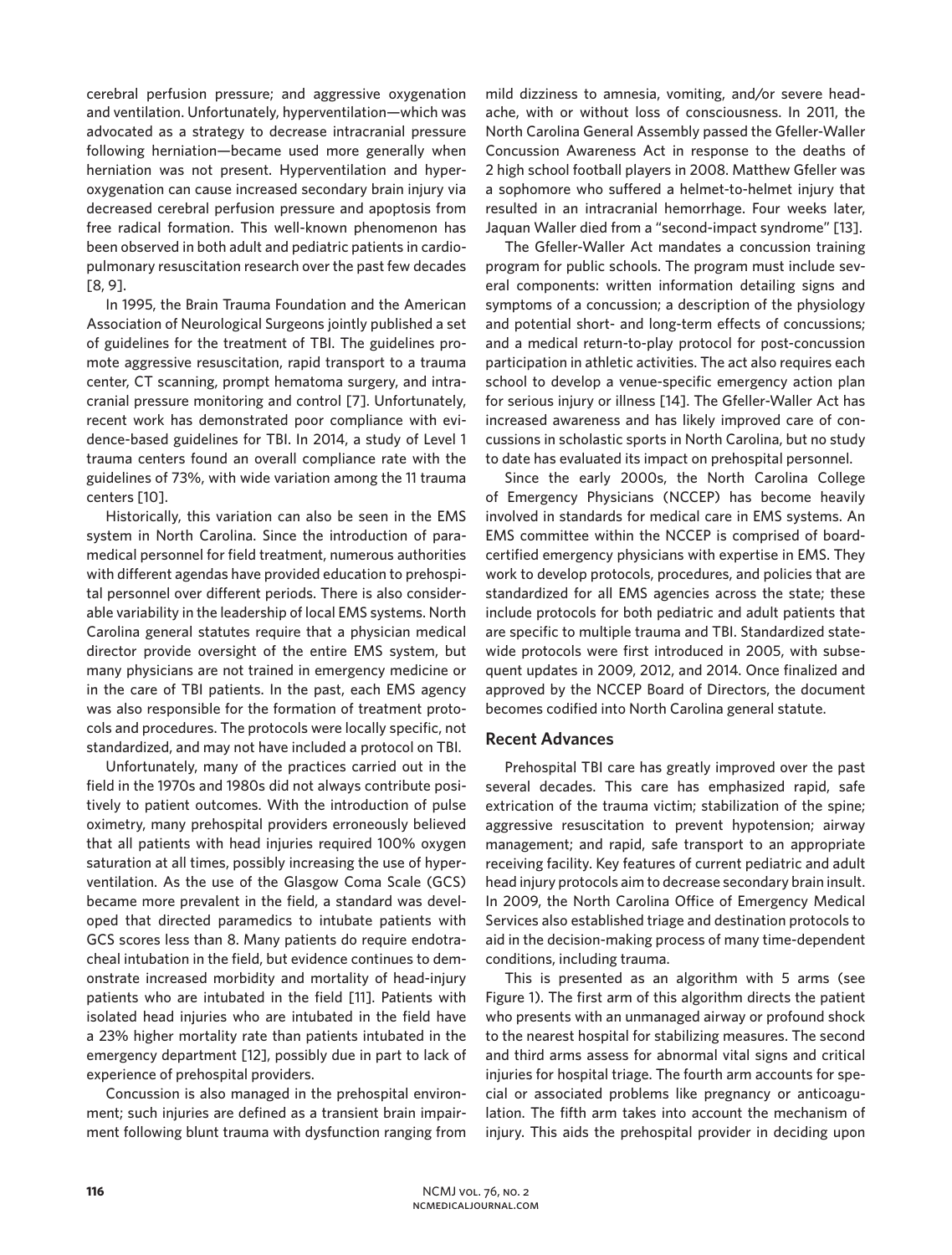

The triage and destination protocol may be viewed at www.ncems.org/pdf/ TraumaTriage 2009.pdf. The adult and pediatric head trauma protocols may be viewed at www.ncems.org/nccepstandards/protocols/41AdultHeadTrauma.pdf and www.ncems.org/nccepstandards/Protocols/65PediatricHeadTrauma.pdf, respectively.

the most appropriate hospital/trauma center and if ground transport is sufficient or if air/helicopter transport should be considered.

Advances in TBI care continue to evolve in North Carolina, with strategies culminating in a standardized approach to care for TBI patients. In 2005, rapid sequence intubation was established in North Carolina. Agencies employing this procedure are required to use end-tidal capnography to monitor the airway, assure endotracheal intubation, and prevent a missed esophageal tube placement. Advanced life support (ALS) personnel are able to monitor oxygen saturation through the use of pulse oximetry and ventilation status via waveform capnography. End-tidal capnography is also paramount in preventing hyperventilation of TBI patients. ALS providers can now measure expired carbon dioxide levels and change the ventilation depth and rate accordingly, with a goal of keeping the carbon dioxide level at 35–45 mmHg. Patients

who demonstrate a unilateral, large, and unreactive pupil; decorticate or decerebrate posturing; bradycardia; and/or abrupt decline in mental status are candidates for hyperventilation, but only to the extent of maintaining end-tidal carbon dioxide levels of 30–35 mmHg. Furthermore, capnography can also function as an early warning system to aid in the identification of nonintubated patients who are hypoventilating, thus allowing the health care provider to initiate airway or ventilation interventions before hypoxia occurs.

Moving forward, injury prevention needs to play a greater role. Unfortunately, most EMS agencies lack adequate funding for day-to-day operations, especially in rural areas, and they have little or no funding for prevention strategies. Local governments must be willing to adequately fund their EMS systems to improve care in their communities and to prevent injuries through education.

A recent grant from the National Institutes of Health was